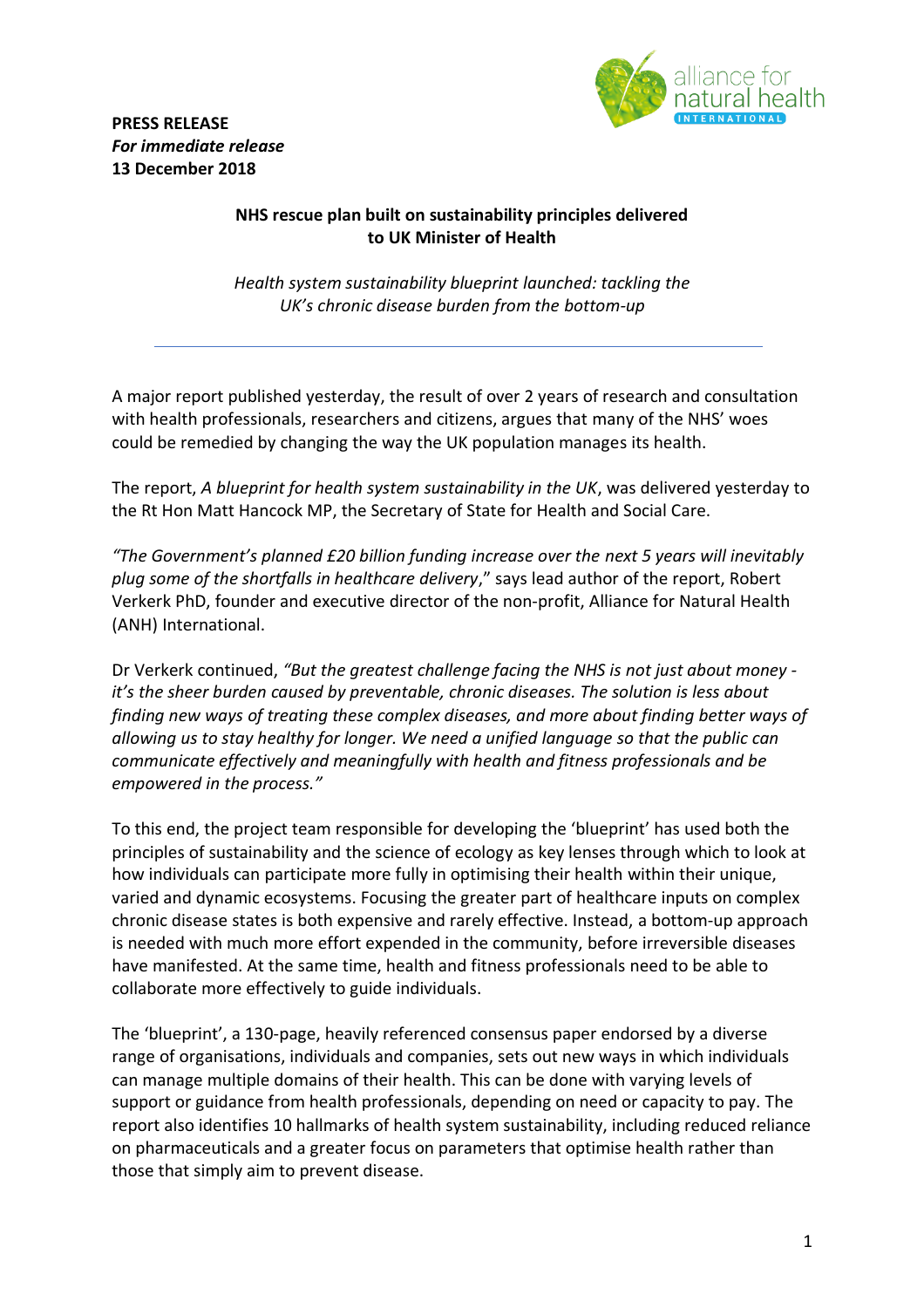In early 2019, the ANH, along with the specialist sustainability non-profit, Forum for the Future, aims to begin deliberations with the Department of Health and other parties to investigate the feasibility of evaluating the proposed approach in different community settings.

The ANH is already working alongside clinics and governments in other parts of the world to evaluate its new model of health system sustainability.

ENDS.

## **CONTACT**

For more information, please telephone +44 (0)1306 646 600 or email [info@anhinternational.org.](mailto:info@anhinternational.org)

Address: The Alliance for Natural Health International, The Atrium, Curtis Road, Dorking, Surrey RH4 1XA, UK.

## **NOTES TO THE EDITOR**

### **[Download full report](https://www.anhinternational.org/resources/documents/anh-intl-blueprint-for-health-system-sustainability/)**

#### **What thought leaders say about the ANH 'blueprint for health system sustainability':**

**Giles Hutchins**, Regenerative Leadership specialist, Chair of The Future Fit Leadership Academy, cofounder of Regenerators, and author of *The Nature of Business* (2012), *The Illusion of Separation* (2014) and *Future Fit* (2016):

*"This is a time of great transformation – of simultaneous breakdown/breakthrough affecting all aspects of our human endeavour, not least our approach to human health and wellbeing. Our present responsibility is not simply for our own health, but for future generations, and the wider fabric of life on which we all depend.*

*This timely, far-reaching and well-researched report lays critical foundations for future pathways towards a necessary regenerative health system that does nothing more, nor nothing less, than embody the logic of life. We humans are very much part of life, and would do well to adhere to the wisdom life bestows us.* 

*It's time to move beyond overly-reductive lenses that may well have served us in the Industrial era, to now see with new eyes, and recognise the holistic nature of life. Force-fitting mechanistic and reductive methods creates ever widening and deepening systemic consequences for ourselves, our future, and the rich diversity of life on Earth. We know this. The time has come to embrace the ecological principles of life, and this comprehensive report goes right to the heart of the matter. It forms a key part of the backbone of this necessary {r}evolution towards ecological consciousness."*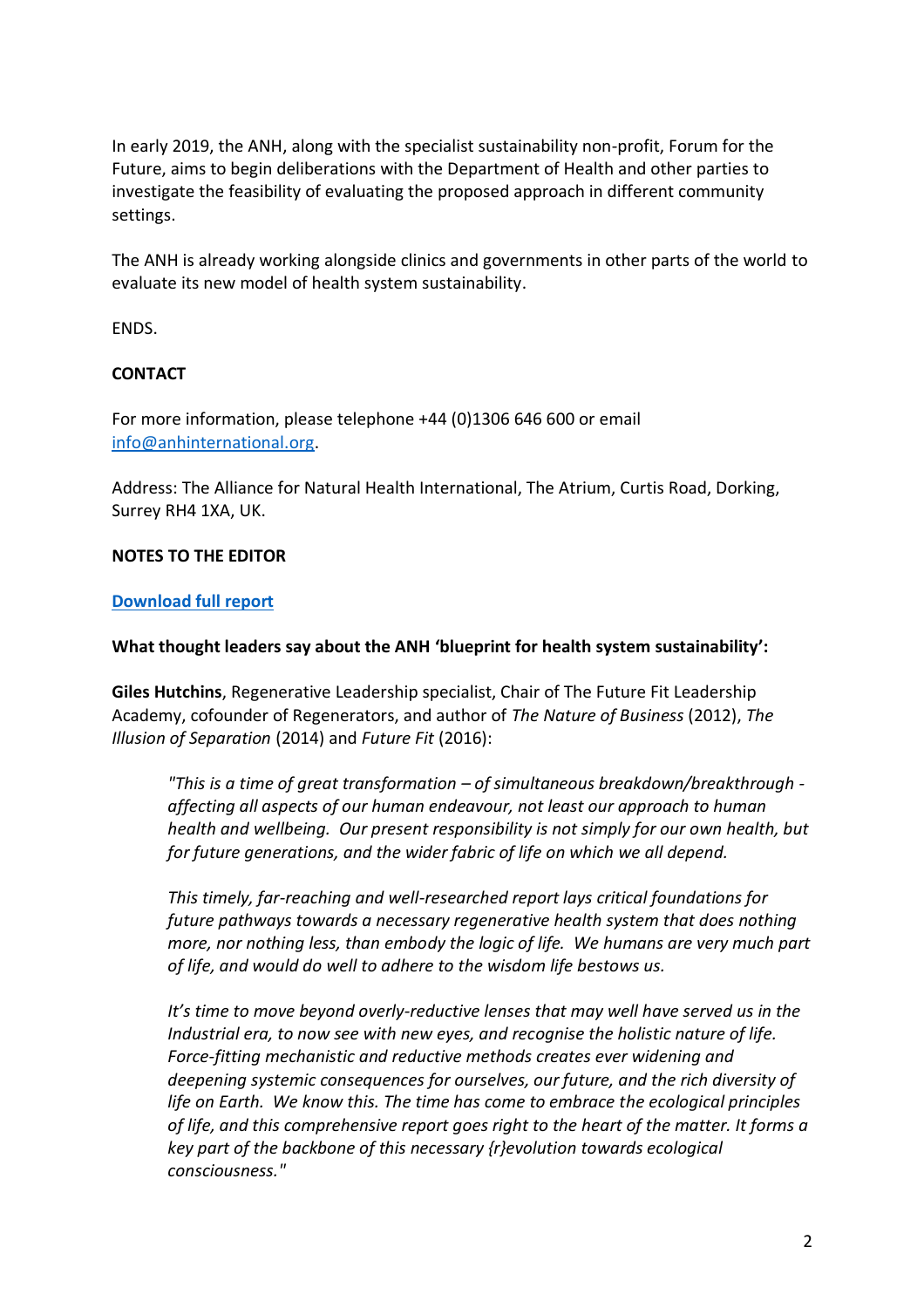**Cheryl Thallon,** Founder & Managing Director, Viridian Nutrition:

*"The UK healthcare system is broken and our families are the casualties. Only a radical rethink will create a healthier future. This document assembles a truly holistic perspective, calling on historic traditions and established modern research to create a human-centred model that I believe our children and grandchildren deserve."* 

### *Michael Ash DO, ND, BSc, RNT,* Managing Director, Clinical Education:

*"As a clinician, researcher and educator on functional and lifestyle medicine for over 35 years I have reviewed many proposals for inducing cultural change in behaviour to facilitate improvements in health. This document will set a new benchmark in its progressive and actionable steps for implementation and oversight.*

*Functional Medicine provides a comprehensive framework for one to one care, but its foundations also translate into community and national health promotion and sustainability – as the leading UK education Organisation for Functional and Lifestyle medicine, we are pleased to endorse this paper as a creative and structural blueprint for expanding personal control over health generation."*

**Sebastian Pole**, Master Herbsmith and co-founder Pukka Herbs, MAPA, MRCHM, MURHP:

*"I salute this Blueprint for Sustainable Healthcare. We urgently need a radical change in our approach to healthcare to ensure the future health of our society. A system of healthcare that is safe, effective and affordable must include of a wide range of integrated health practices, including traditional and scientific herbalism, to serve our citizens with care, compassion and value."*

## **Chris Moore,** Managing Director, Nordic Group:

*"We have entered the epoch of personalised health. With it comes the opportunity to reassert health ownership. Who owns your health? Gone is the time when protocol management, coupled with pharmaceutical medication was going to save humanity from the vagaries of disease. There is no one size fits all in health. If there was, there would be no disease. Instead each of us is unique, if we can understand better our biochemistry along with the interactions between our genes and our environments, then we will be able to assess better what our bodies require to function optimally. With that will be a shift from disease management, to disease prevention and, most importantly, to the attainment of optimal health.* 

*This ground-breaking document details the essence of what so many of us have spent our careers working towards - a commitment to changing healthcare. It offers, in an easily accessible language, a change to the current dogma of healthcare. Supported by compelling science, the multi-faceted approach presented in this blueprint shows how individuals can be empowered to reclaim their health. In doing so, they will*